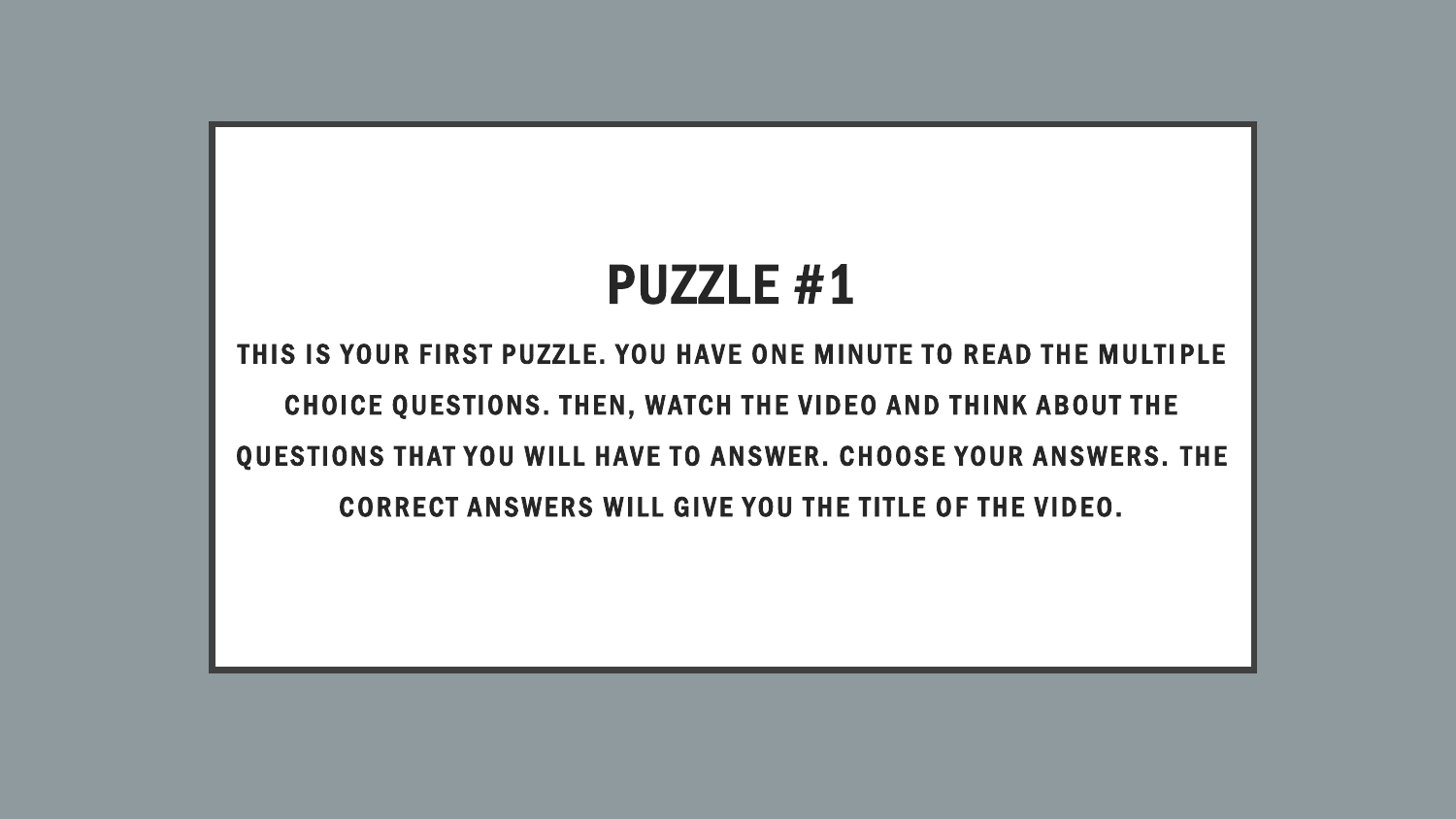https://edpuzzle.com/media/6057a0f0b468d7424ccd894c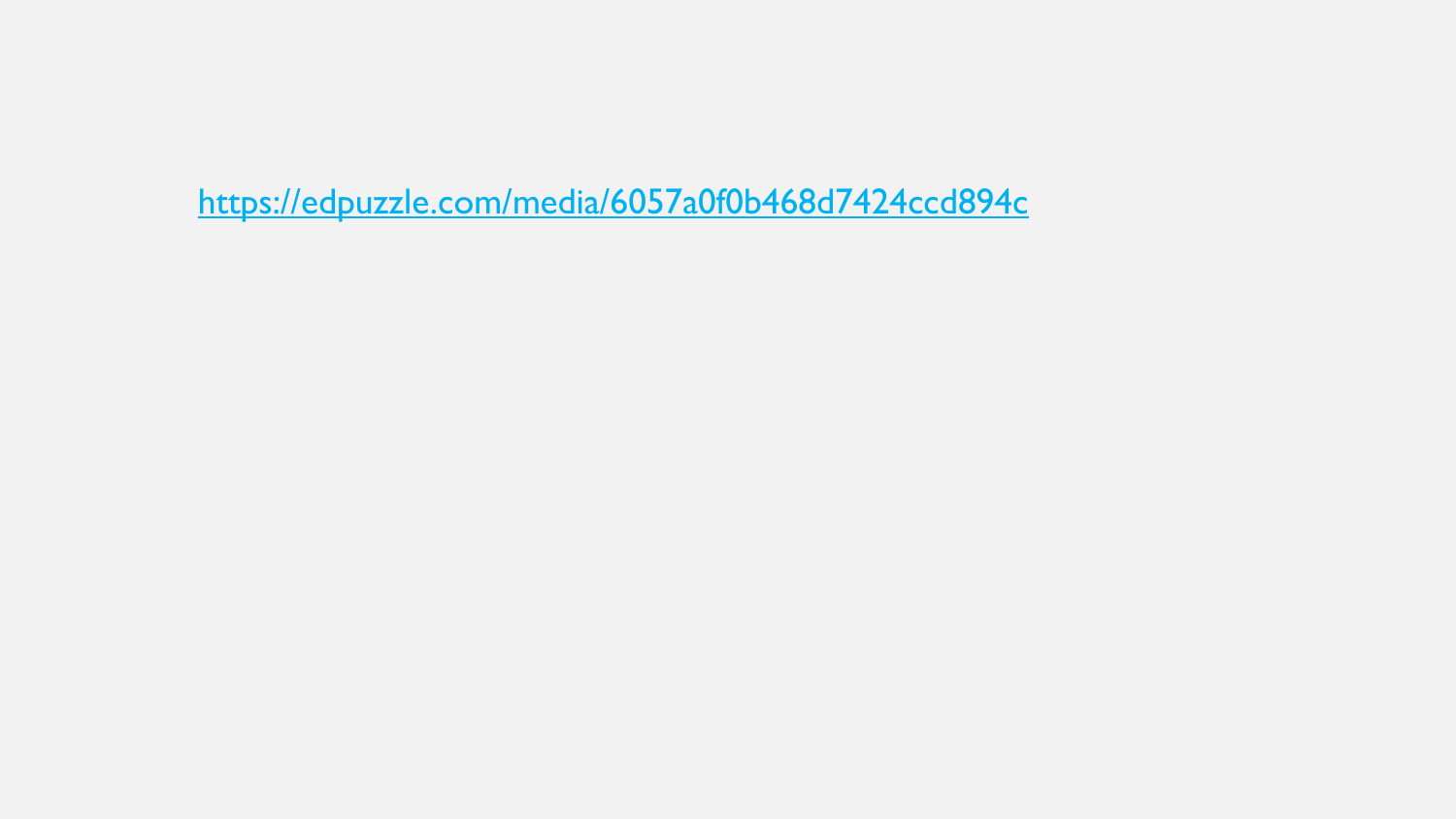## **Multiple Choice Questions**

1. Without bacteria\_\_\_\_\_\_\_\_\_\_\_\_\_\_ might not be able to exist T. fish U. life 2. Some bacteria break down S. dead material T. live plants 3. Bacteria in the soil put \_\_\_\_\_\_\_\_\_\_\_ back into it D. water E. nutrients 4. Bacteria are in your digestive system F. true G. false 5. Bacteria are used to create T. milk, honey, juice U. cheese, yogurt, sour cream 6. Bacteria can produce medicine L. true M. false

Title of the video:

\_ \_ \_ \_ \_ \_ *\_ \_ \_ \_ \_ \_ \_ \_*